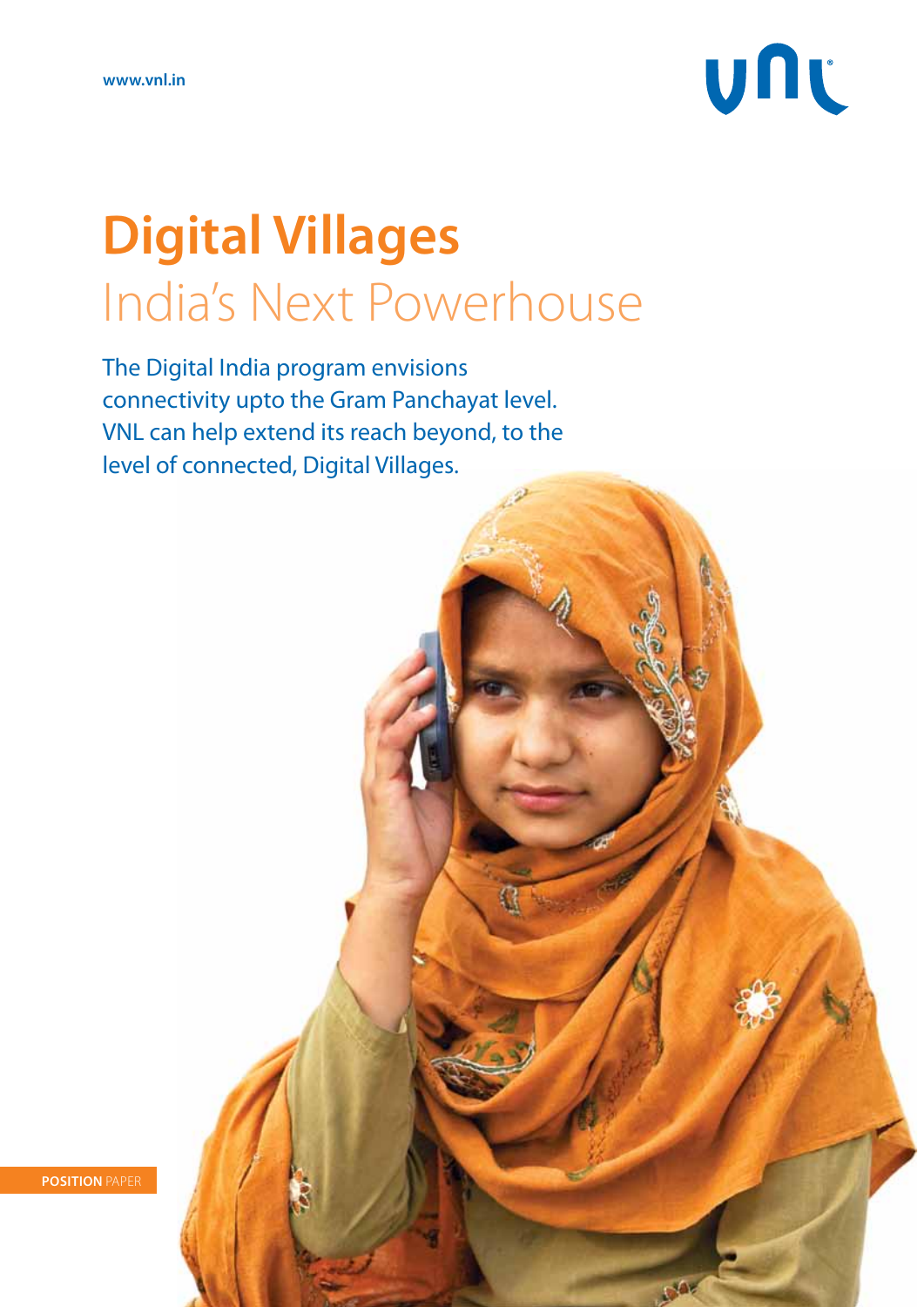India has leapfrogged on the back of an ICT revolution, and is today showing other developing economies how this can be done. With the Digital India program, the idea of leveraging the benefits of digitalization at the village level has found a renewed emphasis. In this context, the concept of a Digital Village sounds extremely appropriate and exciting.

But what exactly is a Digital Village? How does it benefit the villagers and the country? How can it be setup in a cost-effective manner, in a short timeframe?

This paper examines these questions and presents a solution that VNL, India's foremost wireless telecom innovation company has designed and manufactured indigenously, and is now deploying across the world. Our experience of transforming lives in the tiny village of Karenda in Rajasthan, India is highlighted here, as a case study.

## **What is a Digital Village?**

Information Communication Technologies (ICTs) contribute in a significant manner to the development of a country, especially in a developing economy. However, like other infrastructure, these are often not distributed evenly in such economies, creating a 'Digital Divide'. Such Divide usually separates the highly developed, urban parts of the country from the underdeveloped, rural parts.

A Digital Village is often seen as an idea that can help remove this Digital Divide, enabling development to reach underdeveloped regions, and the country to leapfrog.

In physical terms, a 'Digital Village' generally refers to a village that is connected to the Internet. Though not specified, the assumption is that connectivity is broadband quality, providing sufficiently high bandwidth for most commonly used Internet applications to work on computers, tablets and mobile phones.

What is also not specified, but is assumed is that voice connectivity already exists or will be simultaneously achieved in a Digital Village. In other words, a voice network – fixed, mobile or both – has either been established previously by a Telecom operator, or will be enabled through technologies such as GSM and Voice over Internet Protocol (VOIP) once Internet connectivity is established.

Given the phenomenal march of mobile technology, a Digital Village today is

generally likely to have

- Ubiquitous voice connectivity (made available through GSM networks)
- Limited fixed phone connectivity (legacy, often at community points or with affluent inhabitants)
- Either ubiquitous Internet connectivity (through Wi-Fi) or limited connectivity (at select community points)
- Sufficient number of devices, capable of connecting to the Internet



*Solar-powered broadband site at Karenda, Rajasthan*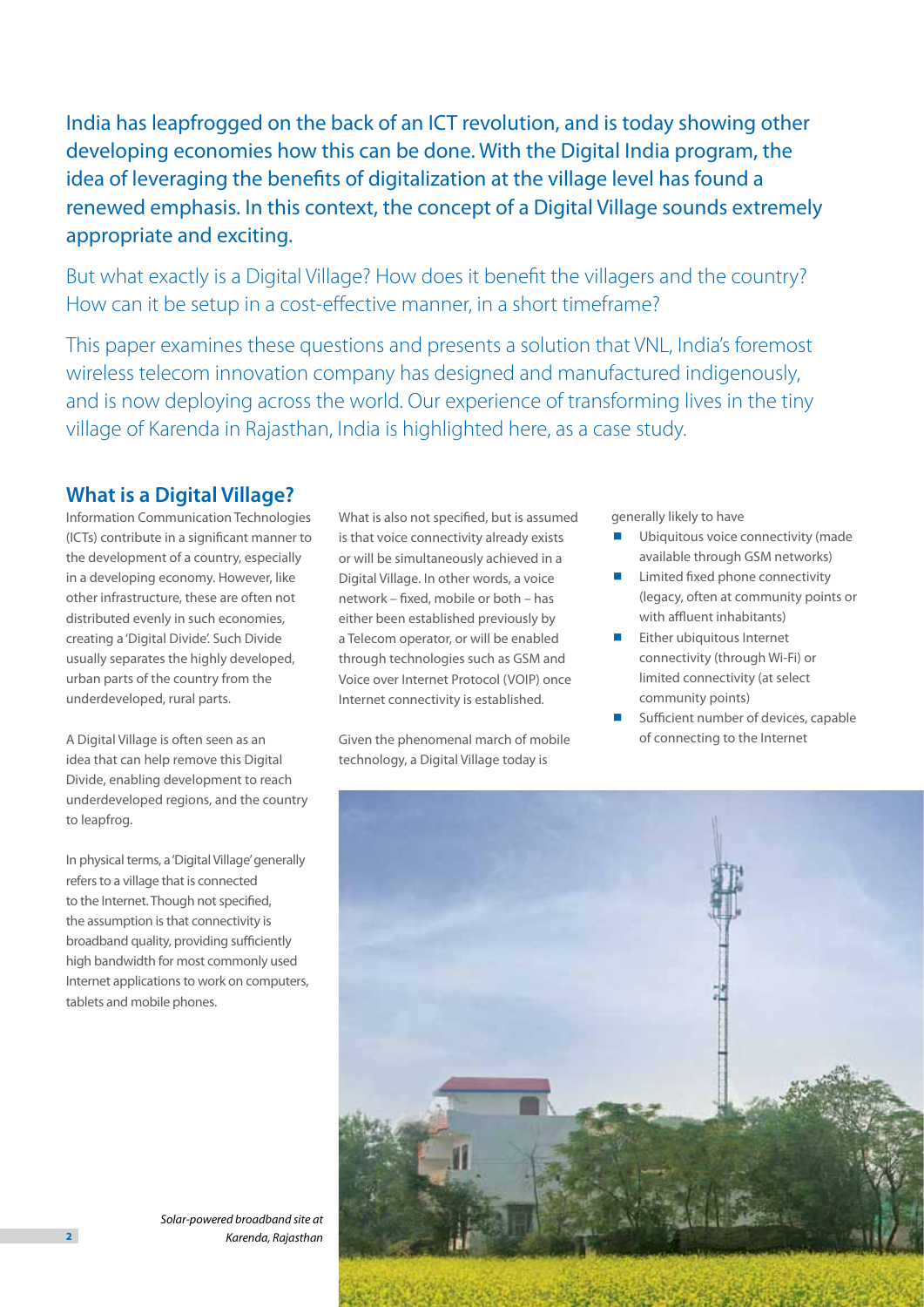# **What does a Digital Village enable?**

Once a village is connected in such a manner, it becomes fertile ground for inhabitants to achieve better productivity in all aspects of life, as well as enabling the government to reach the last mile and further its development agenda.

On the personal front, it enables villagers to get connected to the world at large, and with family, potential employers and the government, enabling them to

- Know and learn more (information, news, education)
- Entertain and socialize (social media, movies, TV shows)
- $\blacksquare$  Connect instantaneously (with friends, family, employers, government)
- Do more (book tickets, bank electronically)
- Work better (agricultural and other information, how-to content, transactions)
- Live better (connect with doctors, book appointments, seek records, remote diagnosis)

On the other side, it enables governments to deliver governance of a higher order, more effectively through

- Communicating ideology
- Conducting a dialogue (public interest programs, feedback)
- Informing about and enrolling in programs, schemes
- Issuing identification and other documents like Aadhar card, passports, etc
- Gathering feedback and complaints instantaneously, for correction and redressal



*Engrossed students attending the Digital Classroom in Karenda*

*A Karenda family logs in to the Internet*

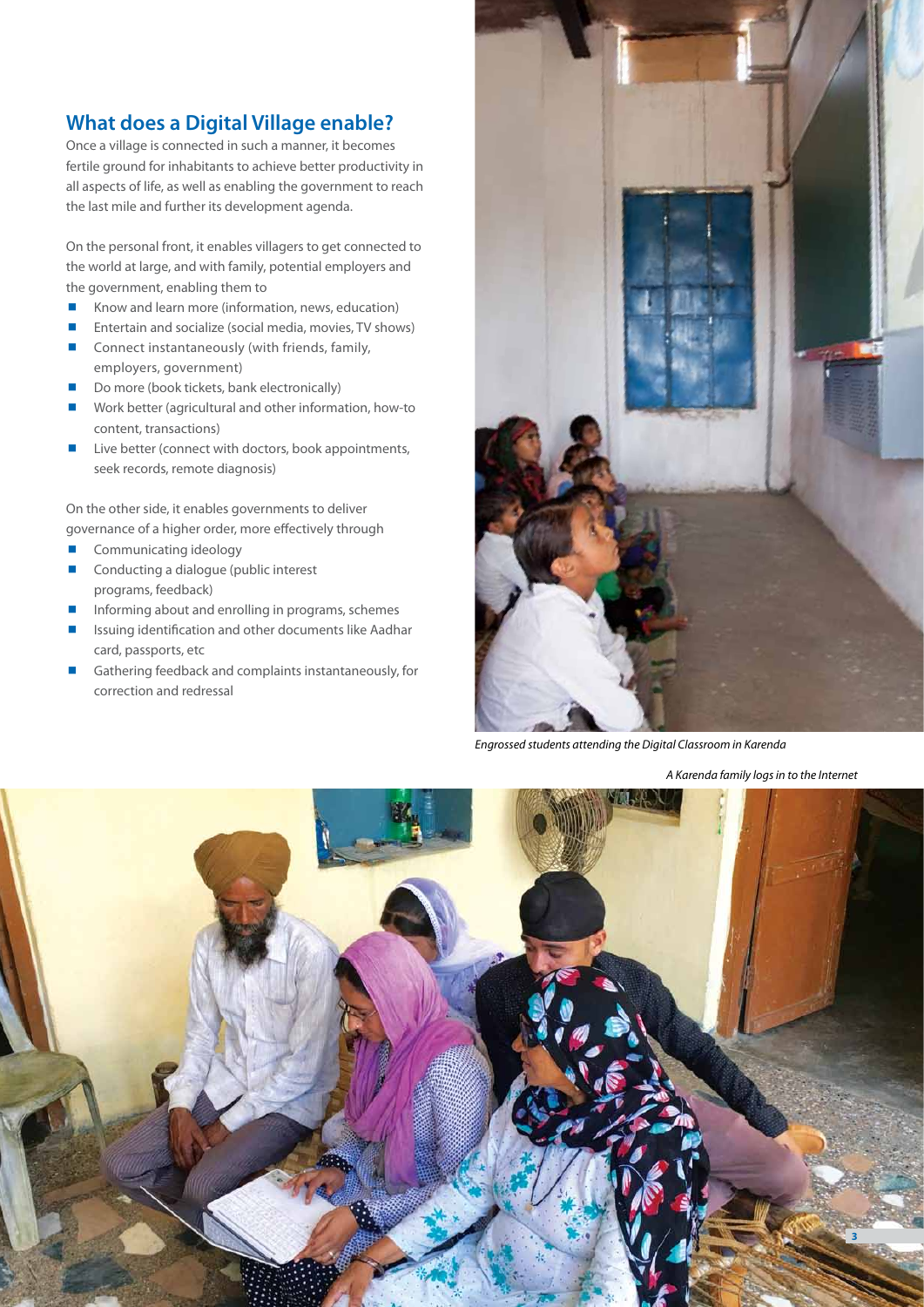In fact, though most of the effects of a digital economy would be similar to those in urban, developed areas, given the extremely basic starting point in Digital Villages, the focus is generally on the effects that digital connectivity has on the following

#### **1. Agriculture**

Because agriculture is the mainstay of most villages, the effects that digital connectivity can have on the farmers' lives are tremendous. Information about weather, agricultural inputs, sowing and harvesting methods is vital, but far more important is the ability to find access to finance and markets, and the facility to bank online.

### **2. Education**

The most obvious benefits are digitization of records, attendance and examination papers. But the gains are much more far-reaching in the area of e-Education. Students can not only get access to instant information about anything, but learn much better when digital classrooms open up the possibility of live and experiential education. A digital classroom is often no more than a connected computer attached to a projector, but it opens up new magical worlds to students. On the other hand teachers can prepare better lesson plans and engage in participative teaching a lot easier. Learning becomes much more fun, and enrolment increases dramatically. What's more, the fun can multiply many times over when tablets are distributed, or when students use smartphones even when classes are over!

### **3. Health**

Connectivity ensures that lives are not put at risk because of lack of contact. Ambulances are now within reach, and lives can be saved through speedy action. Villagers are able to call doctors, make appointments and discuss their cases. Records



*Solar-powered broadband site at Bahadari, Rajasthan*

can be digitized and shared. Basic consultation can be delivered online. Plus villagers can watch video content about various illnesses and conditions and take first-level action themselves (eg in pregnancies). What's more, Blood Pressure measurements and even ECGs can be conducted at connected terminals with basic help and guidance.

### **4. Governance**

Citizens' connectivity with governments facilitates a number of things. They not only get to know of policies, rules and

procedures, but can transact to get things accomplished more conveniently. Filling forms, registering vehicles, obtaining Aadhar cards, passports and even paying taxes are now much easier and obviate the need for travel and queuing up. What's more, local politicians and officials now become more accessible and answerable. Corruption potential is reduced, and governments can be held accountable. Governments find they can conduct a virtual dialogue with citizens, as communication and feedback become instantaneous and interactive on digital media.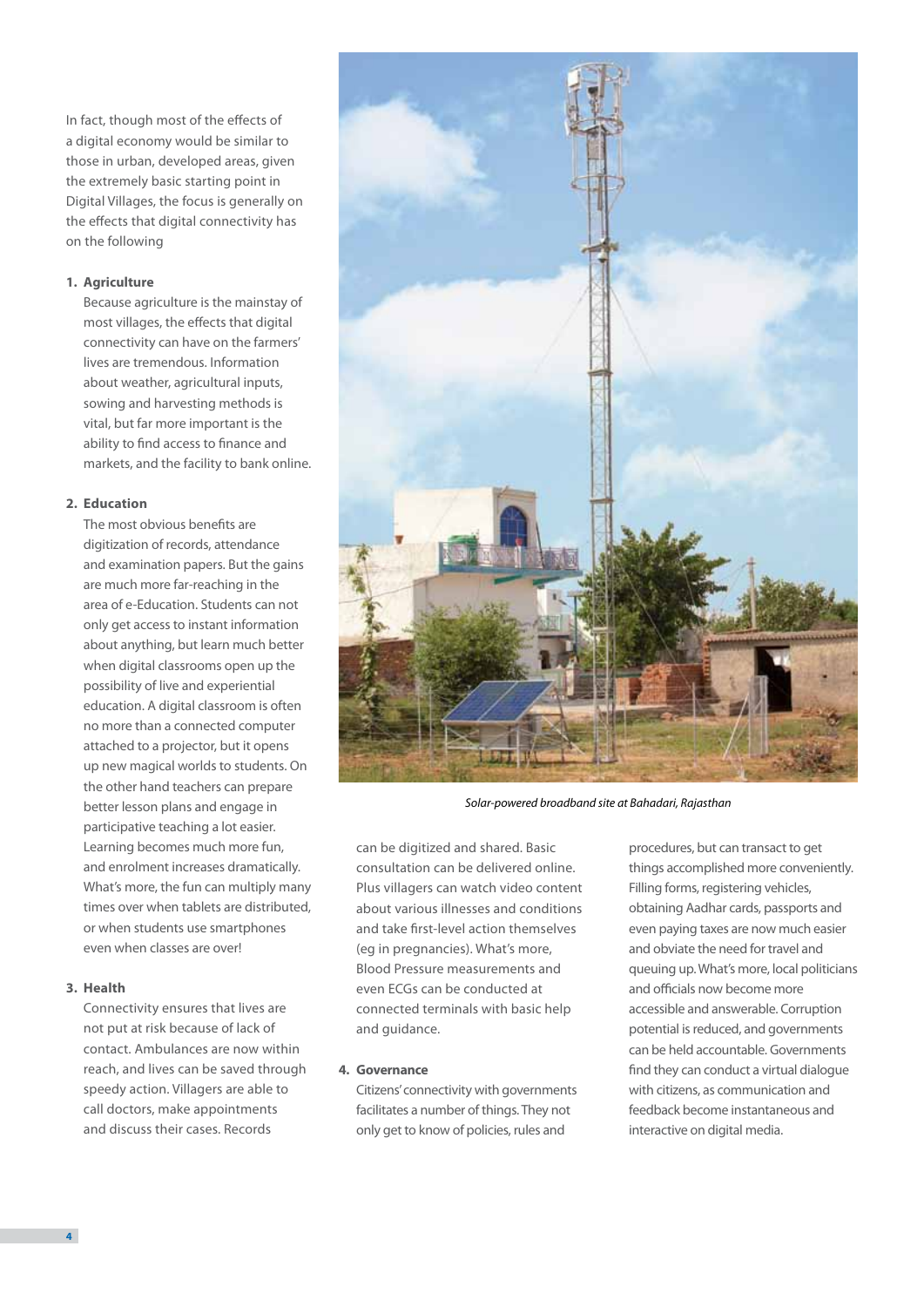# Impact

**690** GSM Subscribers

**509** Broadband Users

**150** Empowered Students

**100%** SOLAR POWERED SITES



## **Learning takes a leap in Karenda's Digital Classroom**

*Karenda was a remote underserved village in Rajasthan, India. At the best of times, it had erratic mobile and data coverage. All that has changed. Here's how.*

VNL took the initiative to digitally empower an underserved Indian village, Karenda in Rajasthan. The village has a population of 2,155 (2011 Census). VNL deployed its WorldGSMTM solution with the objective of providing integrated mobile, broadband, broadcast and surveillance services to this underserved village. This site connects to 2 other nearby villages, Phalsa and Bahadari to provide high-speed broadband and has a Digital Classroom installed at Karenda's only Government School.

The VNL site is compact and energyefficient. A triangular mast with mounted WorldGSM™ BTS is powered by just six solar panels. The site covers an area with 5 km radius for voice telephony using GSM. The site also has an IP-based Public Address System which can be accessed via IP or by dialing a phone number connected over GSM for making important announcements in these villages.

The Wi-Fi Access Point receives 100 Mbps bandwidth from a town 6 km away, and is delivered locally using APs and an

omni-antenna. The two smaller villages are connected wirelessly by IP-Radios to provide broadband to the three hotspots.

The Government School, Karenda is one of the biggest users of broadband services in the area. VNL has installed an e-Learning system at the school which provides a better, experiential learning platform for students and teachers.

The Digital Classroom has a large digital whiteboard, and a Linux based e-Learning platform for providing access to instant information via the Internet and preinstalled audio-visual content. Children can access vast amounts of information and material using e-Learning and websites like YouTube and Google. This has had a significant impact on attendance and has fired the imagination of the students and teachers.

The Digital Classroom and the broadband connection are powered by VNL's PowerCubeTM 300 - a solar based power management solution mounted on the rooftop at the school.



**"Now we don't have to travel 40 kms to the District Office to check the status of village related projects… Everything is now just a call away."**

Krishna, Deputy Sarpanch, Karenda



**"Technology creates a greater impact than traditional methods of teaching. Parents can see their children taking keen interest in studies because of the smart class."**

> Mahima Pandey, Principal, Government School, Karenda



**"We can now access YouTube to learn about subjects beyond our text books."** Lukman, Student,

Government School, Karenda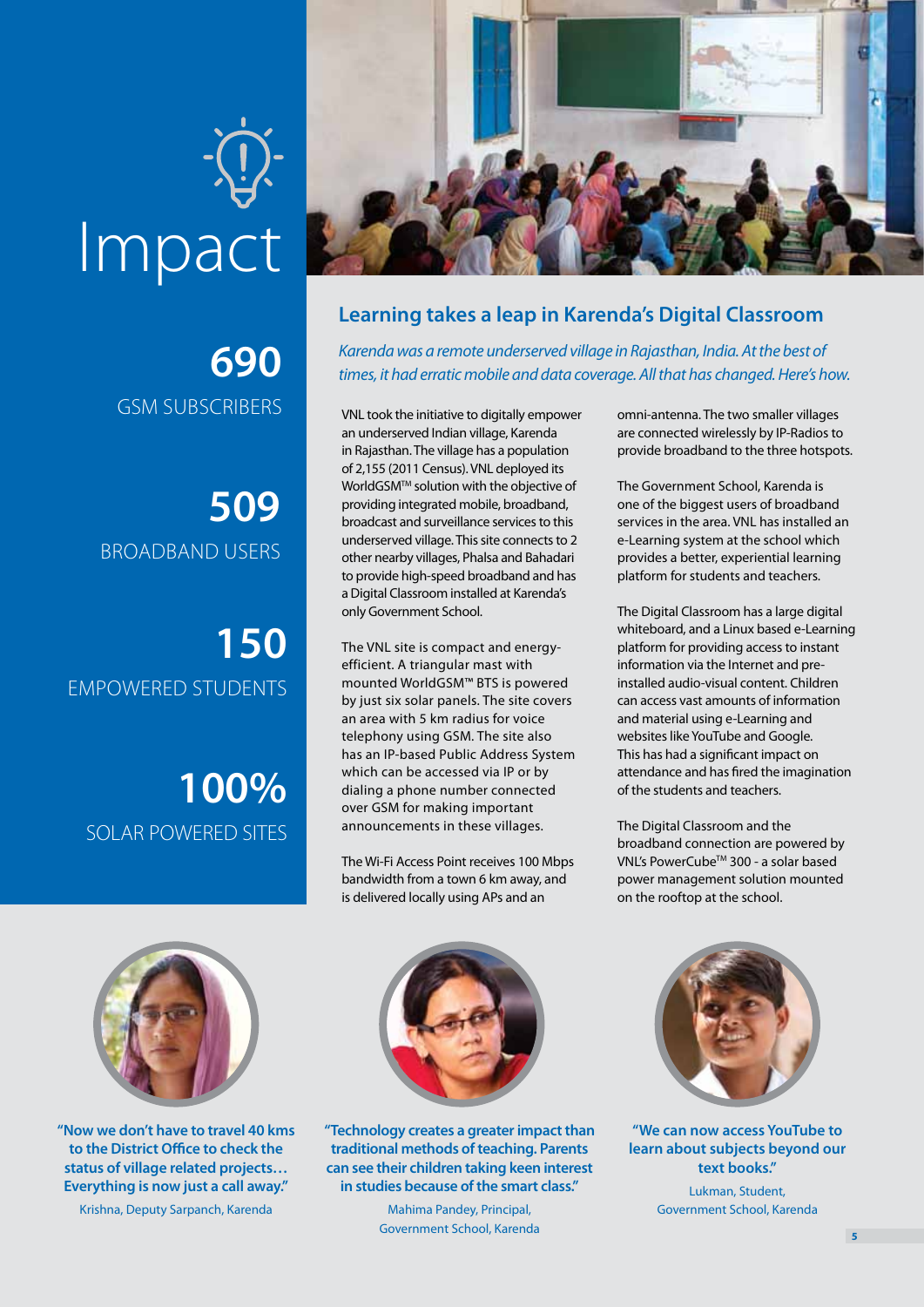### **How can a Digital Village be set up?**

Devices including computers, tablets and smartphones that are capable of connecting to the Internet are fast penetrating into the deepest interiors of the country today. So the issue with turning a village digital is less to do with devices but more to do with connectivity.

Digital connectivity often stops well short of rural and remote areas not because of technical infeasibility, but because of business reasons. Telecom operators, both fixed and mobile find the business case of providing connectivity in such areas unprofitable because of large Capital Expenditure (CAPEX) for laying fibre, erecting towers and installing expensive base-stations and high recurrent Operational Expenditure (OPEX) for fuel for generators, security etc.

In such a scenario, alternative solutions must be employed to make the business case viable for extremely sparsely distributed and small populations. Solutions such as VNL's WorldGSM™, for example, make this not only feasible but profitable for subscriber populations as low as 300 (which means that villages with a total population of less than 1000 now become viable for setting up mobile and broadband networks). The hallmarks of such a solution are

**1. Wireless technology instead of fibre:** Fibre is not only expensive, but takes much longer to lay, especially when terrain is challenging, like in the hills or deserts. Wireless radio networks, on the other hand, can be effectively deployed for backhaul, picking up signals from last-mile fibre, or via satellite, and transporting them over appreciable distances



*Schematic of a typical Digital Village site solution*

to create networks in remote areas. These networks have a range of 5 km radius - an area large enough for a village or a group of villages.

- **2. Easily transportable and erectable towers:** Towers meant to beam signals to small populations do not need heavy machinery to transport and erect. They can be 15 to 30 metres tall, depending on the topography and coverage required. In many cases, when tall structures or elevations are naturally available, towers may not need to be erected at all.
- **3. Solar panels with battery backup for ensuring always-on, lowpowered base-stations:** Because remote areas often have no or erratic electricity, solar-power can be used to generate and store the low amounts of power that are required by our base-stations. The base-stations themselves are capable of supporting 2G and 4G (LTE) technologies as maybe required.
- **4. Remote controlled configuration and monitoring:** Even though towers and base-stations are located in remote areas, once setup, they don't require any manpower to configure, secure or operate them thereafter, obviating any requirements for man or machine in those locations. Remote monitoring and correction takes over, and software including subscriptionbilling systems ensures that the only number-crunching you need to do is analyze traffic data as it flows in.
- **5. Broadband through Wi-Fi:** The VNL towers create Wi-Fi hot-spots around them, beaming broadband into community locations such as schools, primary health centres, and of course, homes, ensuring that all connected devices can passwordconnect instantly to the Internet. A special feature of the VNL solution is the e-Classroom, complete with a powerful computer and projector, for experiential learning in connected schools.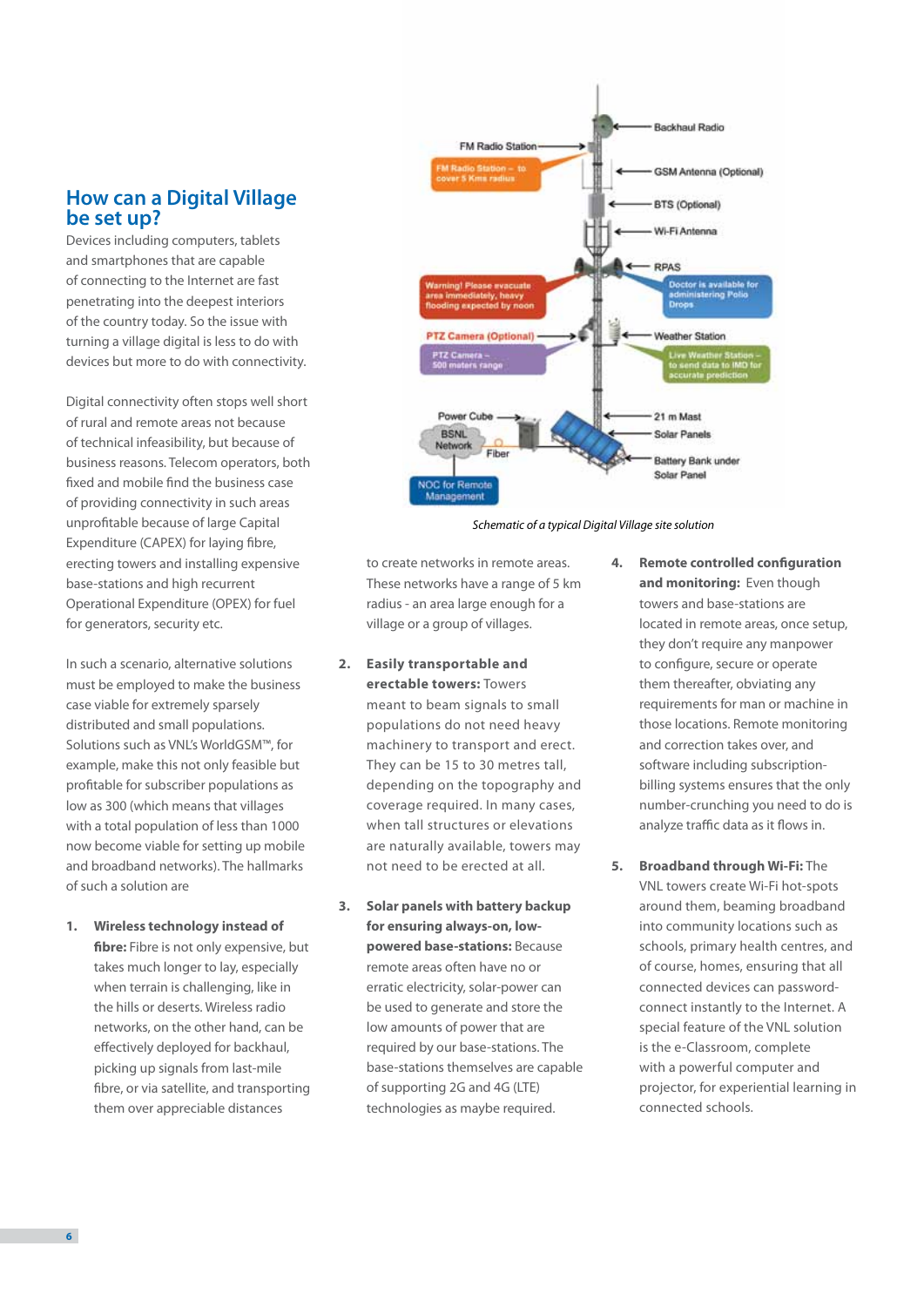- **6. Surveillance and Public Address (PA) system:** That's not all. Mounted
	- on the same towers are two more pieces of equipment, which help the village community in more ways. The first is a Remote PA system that can be used for community-relevant programming like *Mann Ki Baat*, and announcements including weather-related warnings, calls to congregate, etc. The other is a Pan-Tilt-Zoom (PTZ) camera that can scan all sensitive areas around the towers.
- **7. Interconnect arrangements with incumbent state operator:** Though the rural/remote network so setup is completely self-sufficient within itself, and internal calls can be made for free in the village, interconnect arrangements are needed to connect with outside networks. Typically, such arrangements are provided by incumbent government owned operators, thereby creating a win-win partnership.

VNL has successfully indigenously designed, manufactured, and setup such solutions in LWE-affected Indian states, the deep interiors of Bhutan, Indonesia and remote areas of Africa and Latin America. The number and diversity of our deployments easily puts VNL ahead of any comparable solution provider, anywhere in the world.

### **How much does it all cost?**

While the cost of the final solution varies on account of various factors including location, size of population to be covered, backhaul scenario, the solution configuration, and so on, it is certainly more cost effective than traditional fixedline, mobile or fibre-based solutions.

### **How does it benefit the nation?**

It has been demonstrated that growing the ICT sector translates into growing the economy with a multiplier. There are not only direct benefits created by the sector by way of job creation and boost to GDP, but many indirect ones that include

emergence of new services and industries, productivity improvement, human welfare, workforce transformation, and business innovation.

But the vision of an India composed of a multitude of Digital Villages goes well beyond the economic arguments. Digitalisation can be a huge leveler, bringing the benefits of development to the last mile far more quickly than investment in any other infrastructure.

VNL believes that it can contribute in a substantial way to the Digital India program by helping extend its reach into rural and remote corners of the country. We believe that we are uniquely positioned to take forward the task of making digital technology extend from the 250,000 digitally connected Gram Panchayats, into the villages, using our innovative solutions. This will not only help villages realize their true potential, but will likely transform the Indian hinterland into a powerhouse in the coming years.



*Network connectivity schematic for connecting Blocks with Digital Villages*